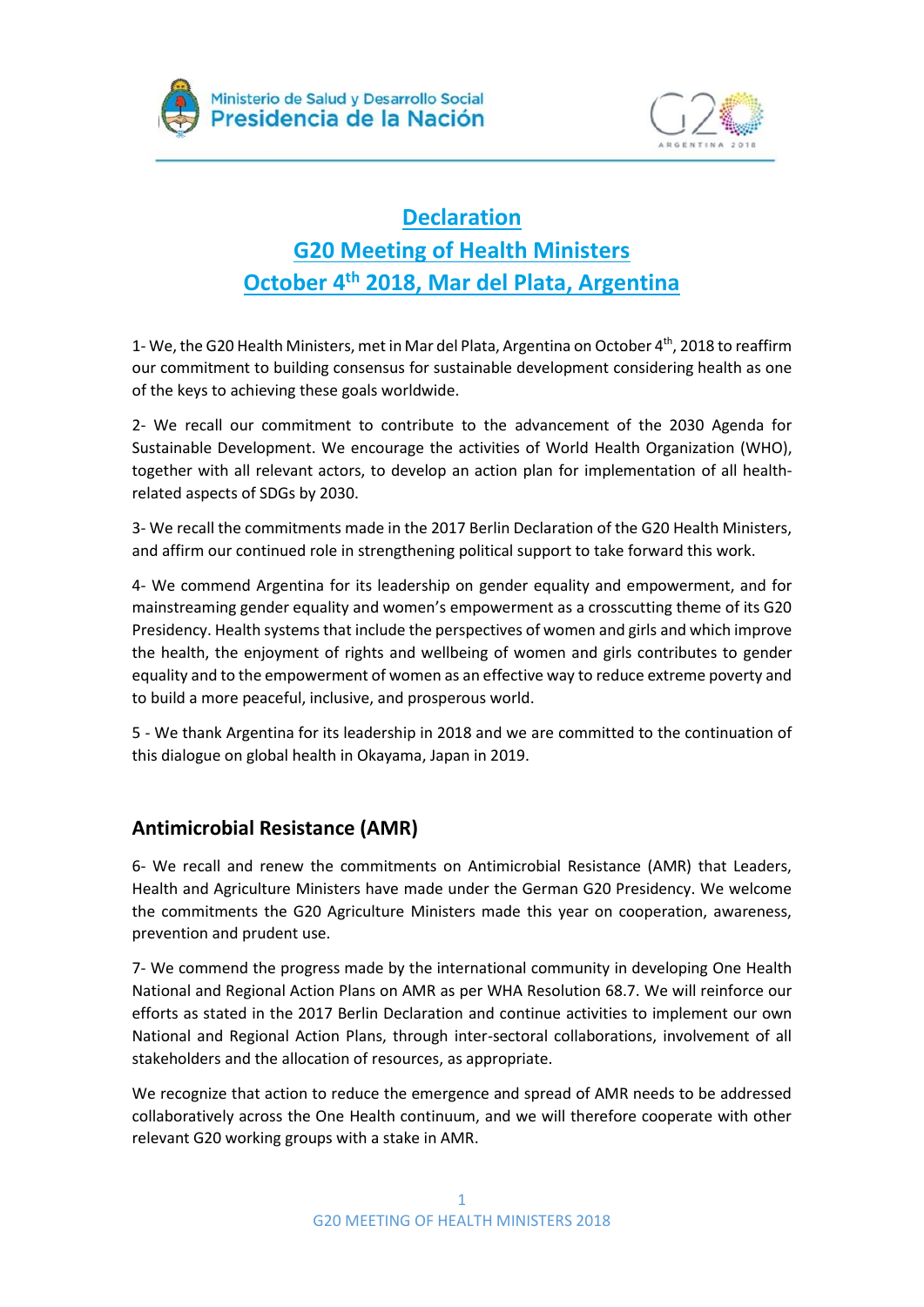



We appreciate the opportunity to work together in Mar del Plata on a fictional One Health exercise which simulated the spread of antibiotic resistant E. coli through multiple transmission routes, between sectors and across borders and recognize the value of such learning.

8- We recognize the need for robust stewardship of existing and new antimicrobials drugs across all settings and appreciate the work done by WHO to categorize antibiotics on the Essential Medicines List into the 'Access, Watch, Reserve' categories (AWaRe). We also recognize the work by World Organisation for Animal Health (OIE) to create a database of antimicrobial agents intended for use in animals. We acknowledge the need for the prudent and responsible use of all antimicrobials and for the phasing out of antimicrobials, particularly those important for human medicine, for growth promotion in food animals.

9- We support initiatives intended to increase the level of awareness on the prudent and responsible use and disposal of antimicrobials of all healthcare providers, veterinarians, farmers and food producers and of the general public. We support the other G20 Ministers in their corresponding work on prudent use of antimicrobials.

10- We commit to implement policies based on the weight of scientific evidence in our efforts to tackle AMR and to promote appropriate access to the right drugs in the right dose at the right time, in an affordable manner and for the right duration of treatment.

11- We recognize the need for strong infection prevention and control measures to reduce transmission and the spread of AMR in public health, animal health, agriculture, food production and the environment.

12- We congratulate WHO on the publication of the first "Global Antimicrobial Resistance Surveillance System (GLASS) Report: Early Implementation 2016-17" and recognize the significant contribution that increasing the systematic collection of quality data on antimicrobial prescription/sales, consumption and resistance makes towards better understanding and mitigating the risks posed by AMR. We recognize the continued need to support comprehensive surveillance across the One Health spectrum. We encourage G20 countries to join GLASS, and to strive toward incrementally reaching the monitoring indicator requirements.

13- We call upon WHO, Food and Agriculture Organization for the United Nations (FAO), OIE and United Nations Environment Programme (UNEP) to continue and further strengthen their cooperation and collaboration efforts to address AMR, across all the elements of the WHO Global Action Plan on AMR. We commit to share best practices and learn from the experiences and expertise of other G20 members to enhance our own national and regional One Health responses to AMR.

14- Following the 2017 G20 Leaders' Declaration, we welcome the establishment of the Global AMR R&D Hub, as an independent initiative, and its important role in helping member states understand the latest AMR research and development science landscape, identifying gaps for further investment and facilitating collaboration between funders. To this end, we will encourage investing in high-quality research and development, especially for new antimicrobials, diagnostic technologies, vaccines and alternative preventative measures across the One Health agenda, while promoting affordable and equitable access to all individuals in need.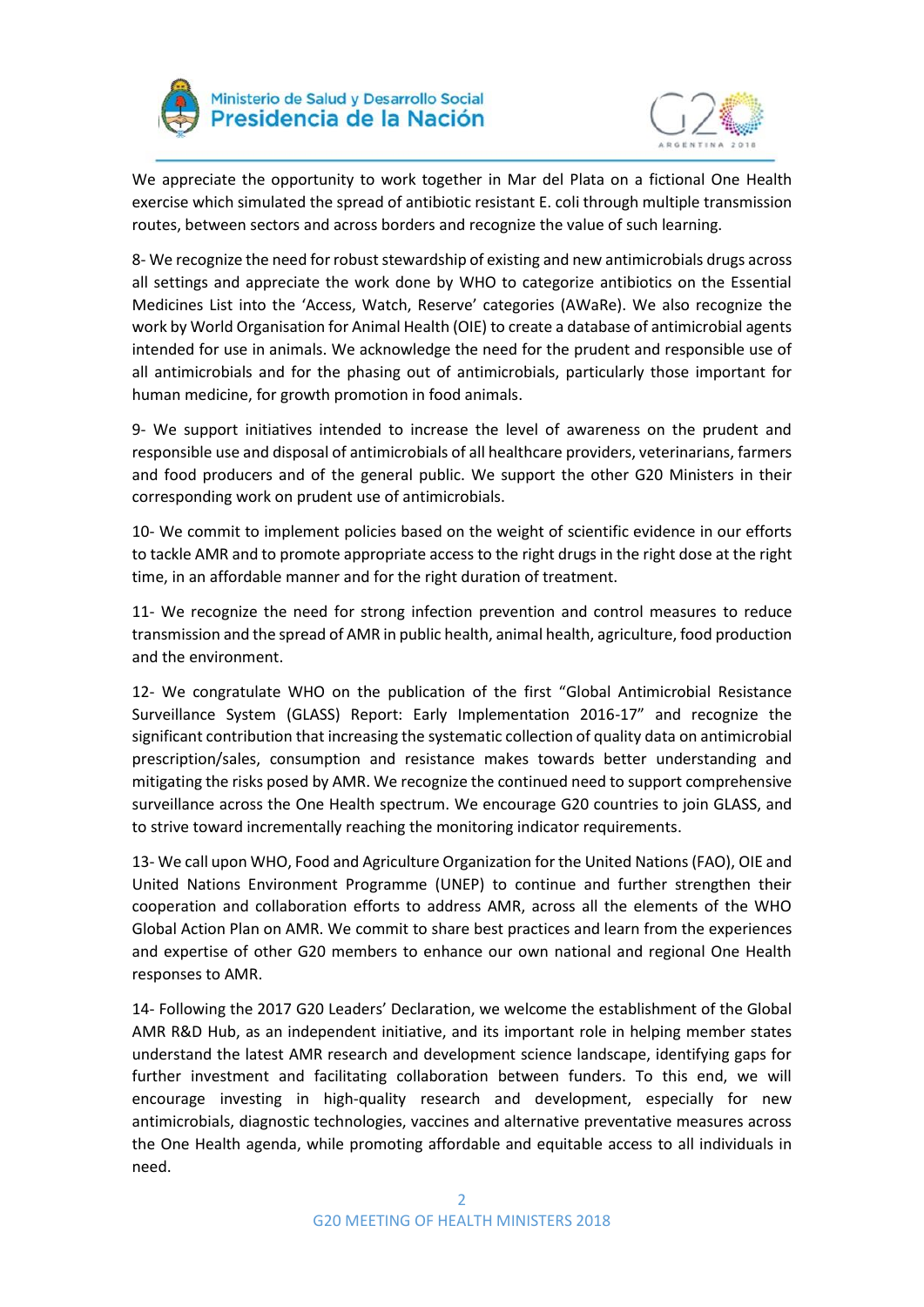



As G20 countries, we also welcome the work of product development partnerships and funding initiatives such as those developed by the Global Antibiotic Research and Development Partnership (GARDP), UNITAID, the Joint Programming Initiative on Antimicrobial Resistance (JPIAMR), the Combating Antibiotic Resistant Bacteria Biopharmaceutical Accelerator (CARB-X), Innovative Medicines Initiative (IMI) and TB-Alliance.

15- We reiterate the need to address the challenges associated with the development of new antimicrobial products and we recognize the efforts of governments, public institutions and biotechnology and pharmaceutical industries to improve practices regarding AMR. We recall the 2017 commitment by G20 leaders to further examine practical market incentives and we will support them in this endeavour. We commit to working together with relevant stakeholders including industry to develop new, safe, effective and affordable antimicrobials and maintain the global supply of existing drugs and acknowledge the unique role of small and medium size biotechnology companies in product development. We encourage the relevant industries to deliver on the pledges they made under the 2016 Industry Declaration on AMR.

16- We reaffirm our efforts to tackle drug-resistance, including its growing threat among gram negative bacterial infections, fungal infections and drug-resistant HIV, malaria and tuberculosis. We await with anticipation the recommendations from the Ad Hoc Inter-Agency Coordination Group on AMR established following the 2016 Political Declaration on AMR to the UN Secretary General in 2019, and the AMR Investment Framework being developed by the World Bank. We look to the international community convening to discuss its ambitions to combat AMR beyond the 73rd session of the United Nations General Assembly, and we welcome the outcomes of the United Nations General Assembly High Level Meeting (HLM) on ending TB as part of our collective efforts to deliver the 2030 Agenda for Sustainable Development. We acknowledge the first global AMR target to commit to treating 1.5 million people with drug resistant TB, including 115.000 children.

### **Malnutrition: Childhood Overweight and Obesity**

17- Malnutrition, in all its forms, threatens human health and development. Today, most low and middle-income countries face an increasing double burden of malnutrition characterized by persistent under-nutrition and coexisting overweight and obesity.

We, the G20 Health Ministers, commit to take action to tackle malnutrition, with a special focus on childhood overweight and obesity, while acknowledging that under nutrition and micronutrient deficiency also remain a major cause of death and disease in many parts of the world as we are deeply concerned about the global burden on health they represent and their social and economic impact in our societies if concrete actions are not taken.

18- We support national efforts to implement, as appropriate, the United Nations Decade of Action on Nutrition (2016-2025) specially through specific SMART commitments, relevant sections of the Agenda 2030 for Sustainable Development, the WHO Global Action Plan for the prevention and control of non-communicable diseases 2013-2020, the WHO Global Action Plan on Physical Activity and Health 2018-2030: more active people for a healthier world, as well as the work of FAO, UNICEF, WFP, IFAD and OECD.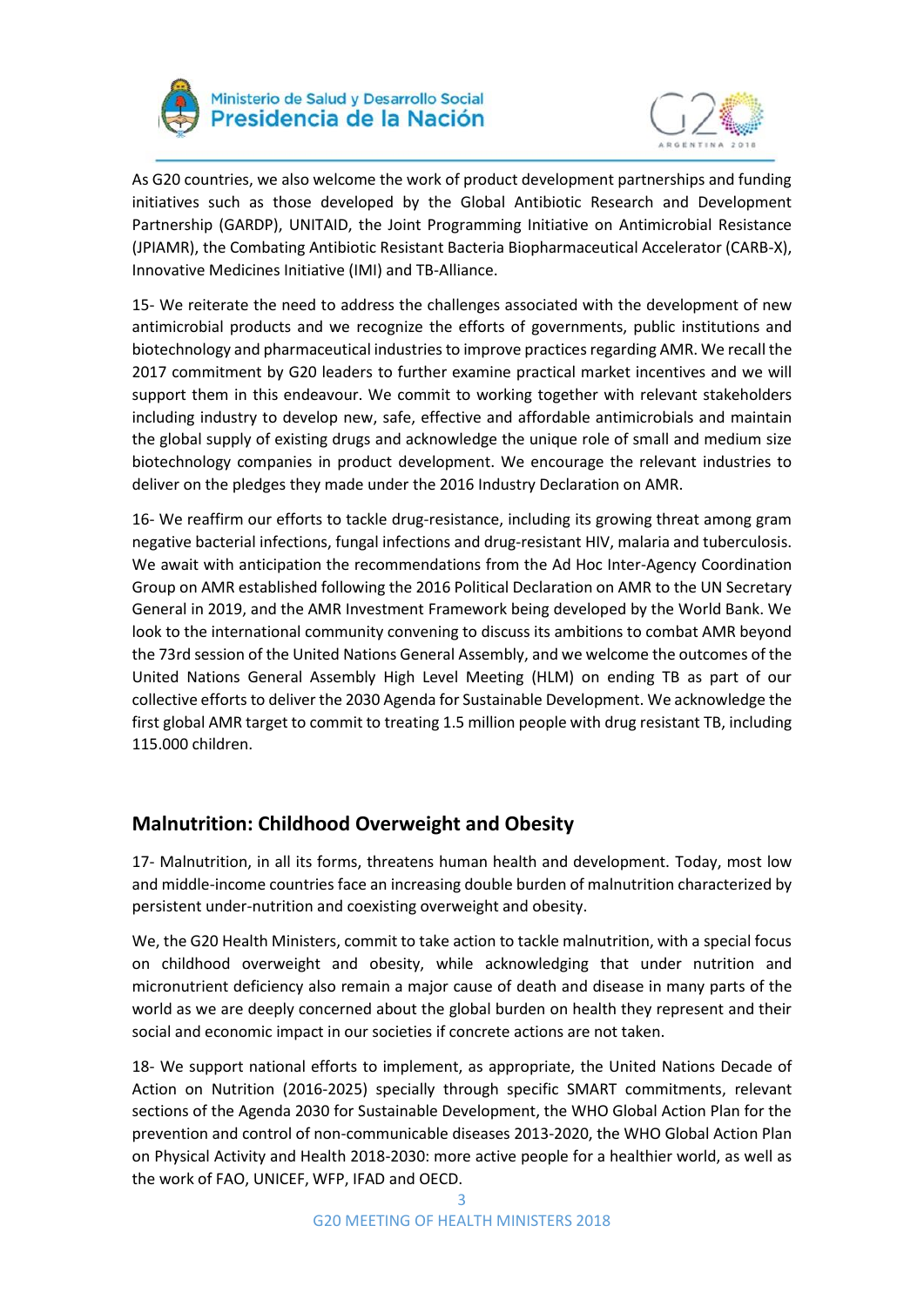



We welcome the outcomes of the Third United Nations General Assembly High-level Meeting on Non-Communicable Diseases held in September 2018 and the commitment on a series of actions to scale up efforts to fight against NCDs.

19- We, as the G20 Health Ministers, remain determined to prevent overweight and obesity and support early childhood development by enhancing inter-sectoral efforts in the fields of physical activity and nutrition, as well as to increase prevention and promotion measures, while acknowledging the socio-economic determinants of obesity.

20- We commit to lead by example to improve the availability of and access to healthy food choices through inter-sectoral efforts, promote healthy food environments, encourage food reformulation and food and nutritional labelling to help consumers take informed decisions, promote appropriate portion sizes and encourage people to have healthy lifestyles based on healthy diets and physical activity, drawing as appropriate on the evidence base. We also commit to promote physical activity by improving awareness, knowledge and physical and social environments in partnerships with other sectors.

We thank OECD for hosting the workshop held with B20 on Making Healthy Choices the Easy Choices, which provided useful examples of partnerships and work for food product reformulation.

We are determined to support the exchange of successful best practices and scientific evidence on actions to end the epidemic of childhood overweight and obesity and by collecting and evaluating evidence on best practices to prevent and address overweight and obesity among boys, girls and vulnerable populations.

Countries may wish to integrate, where appropriate, scientifically proven traditional and complementary medicine, assuring the safety, quality and effectiveness of health services.

21- We welcome the expansion of cross-sectoral partnerships in different policy areas such as health, sports, nutrition, agriculture, infrastructure, finance, education and research. We encourage G20 countries to work with industry where and as appropriate, and giving due regard to preventing and managing conflicts of interest.

### **Health Systems Strengthening**

22- We support the need for stronger health systems to achieve better access, to safe, quality health care for the purpose of moving towards Universal Health Coverage (UHC) and reducing poverty by 2030 based on national context.

23- We welcome the convening of the United Nations High Level Meeting on Universal Health Coverage to be held in New York in 2019, and the convening of the Second International Conference on Primary Health Care Towards Universal Health Coverage and the Sustainable Development Goals to be held in Astana, Kazakhstan on October 25th and 26th, 2018 in celebration of the 40th Anniversary of the Declaration of Alma-Ata.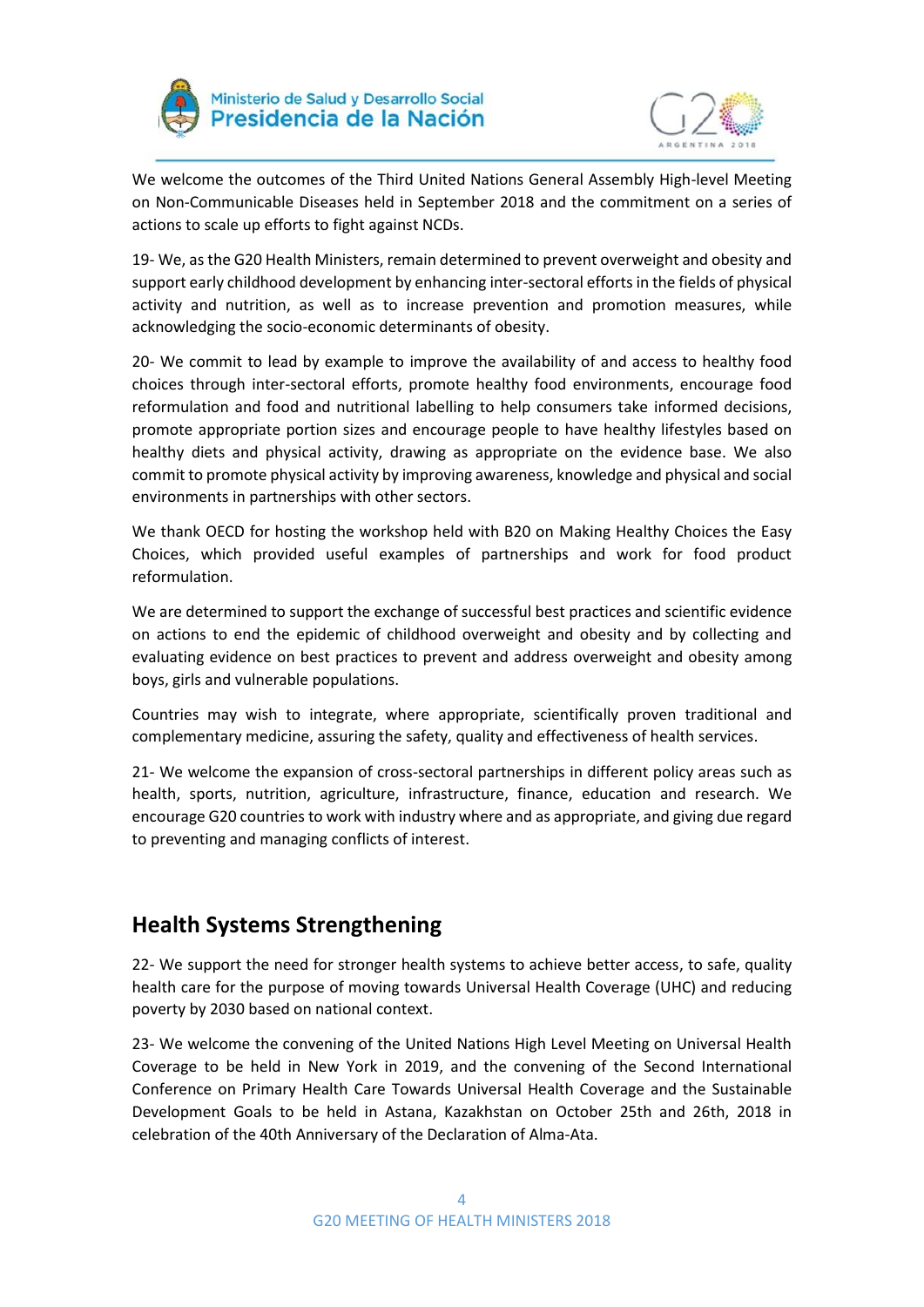

### Ministerio de Salud y Desarrollo Social Presidencia de la Nación



24- In order to strengthen health systems for universal health coverage, we reinforce the importance of people-centred primary health care and its integration with other parts of the health system including secondary and tertiary levels of care and social care taking into account populations' holistic physical and mental health needs. We also emphasize the importance of health promotion, surveillance and disease prevention actions, and access to safe, effective, quality and affordable medicines and vaccines integrated into structured and resilient health systems.

We highlight the importance of robust and sustainable financing for health system and the need for continuous dialogue between Ministers of Health and Ministers of Finance to mobilize domestic resources for the health sector. In addition, we acknowledge that the strengthening of governance and of institutional, financial and operational capacities calls for more timely, effective and efficient actions.

25- We highlight that people–centred care should guide the course taken by health systems in the future and this may require a reorganization of delivery models to improve efficiency, equity, greater equality of access, as well as quality and value. People-centred care is the key to increasing the quality of health care delivery systems. The G20 Ministers would like to highlight the work done by the Organisation for Economic Cooperation and Development (OECD), the World Bank and WHO on this subject regarding data collection and recommendations for best practices, and encourage sharing of this information.

26- We recognize that actions should be made in order to bridge the persistent health gaps between women and men. This includes improved access to quality health care as well as more equitable health work force participation, decent working conditions, management and leadership such that women are empowered to participate equally in health governance and decision-making processes.

27- We encourage investment in the development and ongoing training of health workforce acknowledging their fundamental role in health systems. We commit to cooperate across countries and sectors to build an adequately trained health workforce with suitable and safe work conditions. We will encourage investments in under-served areas where there are challenges in recruitment, placement, and retention of health workforce including in remote, isolated and indigenous communities. We will promote efforts to undertake robust research, analysis, and forecasting with respect to the health labour market and to strengthen knowledge networks in order to share experiences of best practices in health workforce policies and regulatory frameworks across countries.

28- We welcome the adoption of the Five-Year Action Plan that has been presented by International Labour Organization (ILO), OECD and WHO, based on the findings of the United Nations Secretary General's High-Level Commission on Health Employment and Economic Growth (ComHEEG), in line with the Global Strategy on Human Resources for Health.

29- We recognize the importance of training health providers and consumers on the use of ehealth tools, and promotion of greater health literacy among populations to facilitate the transition towards more efficient and effective health care delivery systems. We encourage countries to develop and operationalize digital health systems that address priorities and gaps in national and/or subnational health strategies including the use of telemedicine to connect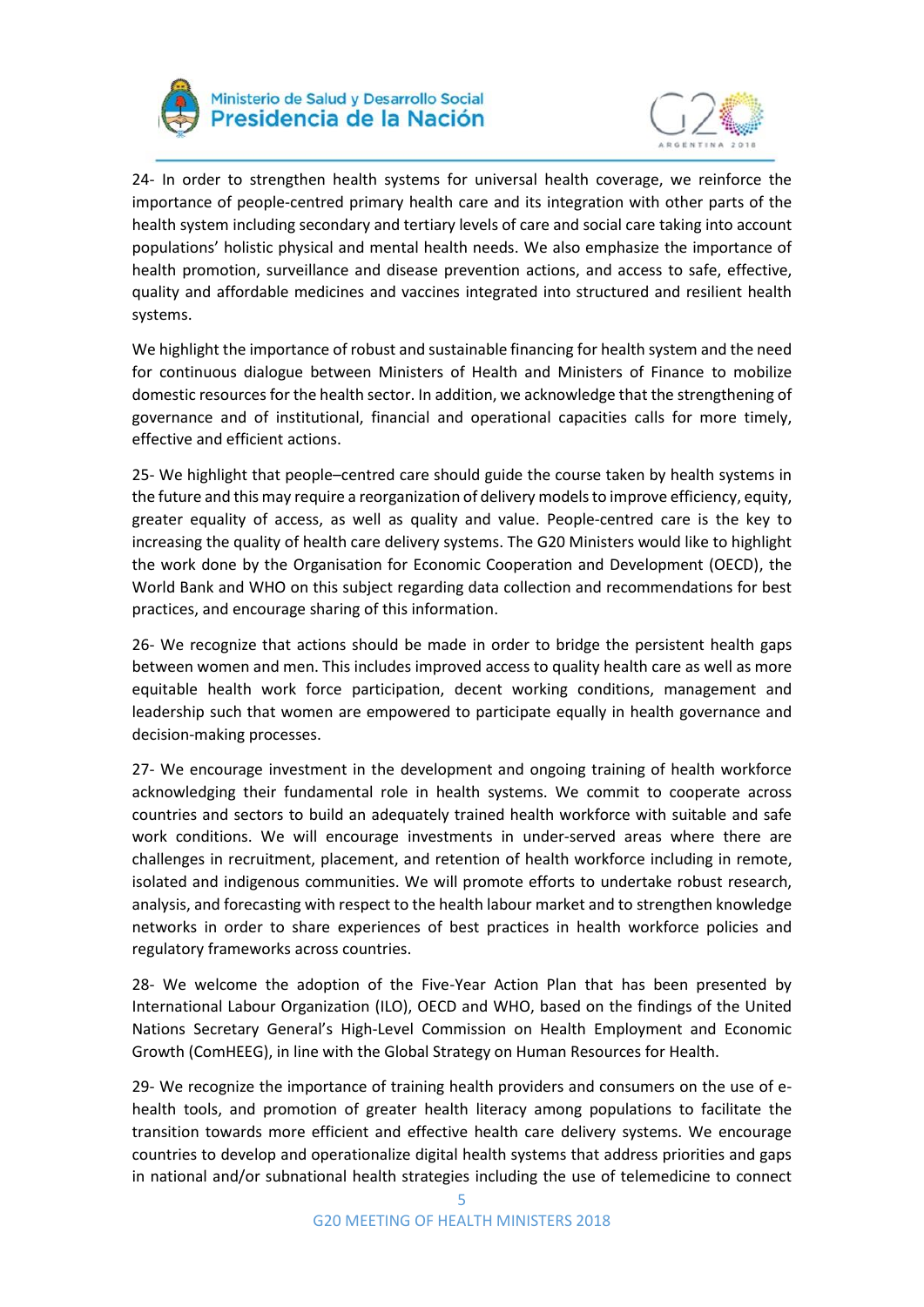



and better integrate primary care providers with specialists and patient involvement. We encourage sharing best practices on lessons learnt in e-health implementation in each country.

We encourage cross-border, regional and international collaboration in the area of e-health such as sharing best practices and successful examples of e-health programs and services in particular effective policy design and practical implementation.

We encourage countries to also invest in adequate data protection measures, with particular attention to avoiding misuse of personal data.

30- We promote the integration of standards of care and quality improvement methods and tools into the early training of health professionals that are in line with national and/or subnational context and priorities. We promote the engagement and empowerment of communities in the planning, development, implementation and monitoring of national policies and strategies on patient safety and quality of care.

31- The manufacture, distribution, and use of substandard and falsified (SF) medicines undermine progress on G20 priorities, including combating antimicrobial resistance and tuberculosis, and building resilient health systems. We will support efforts to counteract SF medicines, including through WHO's activities and by promoting multi-sectoral cooperation with the relevant stakeholders.

32- Building and sustaining strong health systems at national, regional and global levels is one of the most important mechanisms for preventing and mitigating the human and economic impact of emergencies, regardless of the cause. Investment in each pillar of the health system, especially in people-centred primary care strengthens essential public health functions in the communities that need them the most.

G20 Ministers of Health recognize the importance of eradicating polio and building on best practices and assets to strengthen routine immunization programs and health systems, while also planning for an eventual transition of assets.

33- We acknowledge the role of primary prevention through vaccines as one of the most costeffective public health strategies with significant impact on the reduction of mortality and prevention of drug resistance. We recognize that strong public health systems are needed to tackle infectious diseases, including HIV/AIDS, TB, malaria and neglected tropical diseases.

## **Health Systems Responsiveness to Disasters, Catastrophes and Pandemics**

34- Health emergencies pose serious risks to global health, as well as, economy, social stability and development, which cannot be addressed by one country, and require a coordinated global response. We reinforce the need for joint commitment by G20 countries and the international community to strengthen core capacities for prevention: detection, preparedness and response to emergencies within the context of health systems and the International Health Regulations 2005 (IHR). We support the WHO's global mandate to lead on disease outbreaks and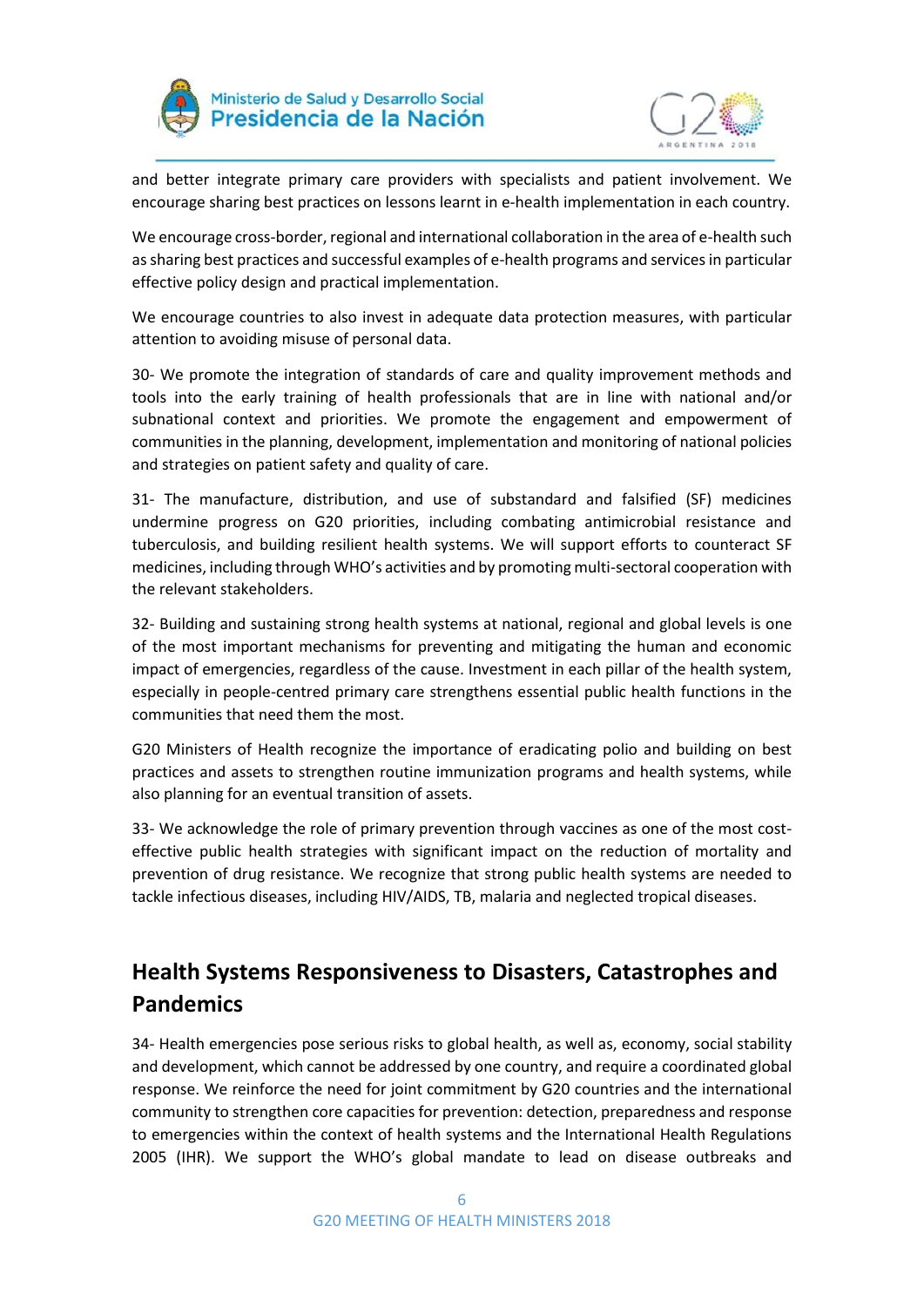



emergencies with health consequences, and acknowledge the key role of the WHO in supporting the full implementation of the IHR.

35- Building on the 2017 G20 Health Ministerial, which focused on health crisis, we emphasize the need for multi-sectoral preparedness efforts to build and sustain national capacities prior to an emergency. In this regard, we look forward to the WHO High level conference on crosssectoral coordination in preparedness to public health emergencies that will be held on December in Lyon, France.

36- We acknowledge that efficient global health crisis management can only be ensured through the compliance with the IHR and we reinforce all the four components of the WHO IHR Monitoring and Evaluation Framework, including voluntary monitoring and evaluation instruments.

37- We strongly emphasize that strengthening the capacity of all countries, for early warning, risk reduction and management of national and global health risks are important components of health emergency preparedness for supporting Sustainable Development Goal 3.

38- We recognize the need to strengthen WHO´s central role and to ensure that the UN system has proper mechanisms in place to cope with a future global health crisis. Therefore, we support the leadership and coordination of WHO in the event of Public Health Emergencies (PHE) of international concern as the central institution in the global health architecture and as the lead of the global health cluster including recognized benefits of sustained financing in support of the effective implementation of the Health Emergencies Program. We encourage WHO to continue to implement the Health Emergencies Program effectively and efficiently.

39- We highly appreciate the progress achieved in WHO Emergency Reform and its implementation. We request WHO to further develop and review the Contingency Fund for Emergencies (CFE), review its performance and demonstrate its benefits. We encourage member states to contribute to the CFE in order to enable WHO to deliver a rapid and adequate first response to health crisis to save lives, alleviate suffering and maintain the dignity of those in need. We welcome its complementarity mechanism such as the World Bank's Pandemic Emergency Financing Facility.

40- In addition to the leadership of WHO, the G20 recognizes the critical contributions of both FAO and OIE, including through the three organization's tripartite cooperation to address the threats of zoonotic diseases and improve animal health sector capacities and implement One Health, multi-sectoral approaches to accelerate health security.

41- The implementation of the Geneva Convention and its additional protocols and the United Nations Security Council Resolution 2286 on the protection of healthcare in armed conflict must remain on the agenda and dealt with as a priority. Any attack intentionally directed against medical and humanitarian personnel exclusively engaged in medical duties, their means of transport and equipment, and hospitals and other medical facilities exclusively fulfilling a medical or humanitarian function constitutes a violation of international humanitarian law. In addition, it is an attack on our efforts to build up health systems and renders the abovementioned efforts to strengthen health systems impossible. Medical facilities and personnel